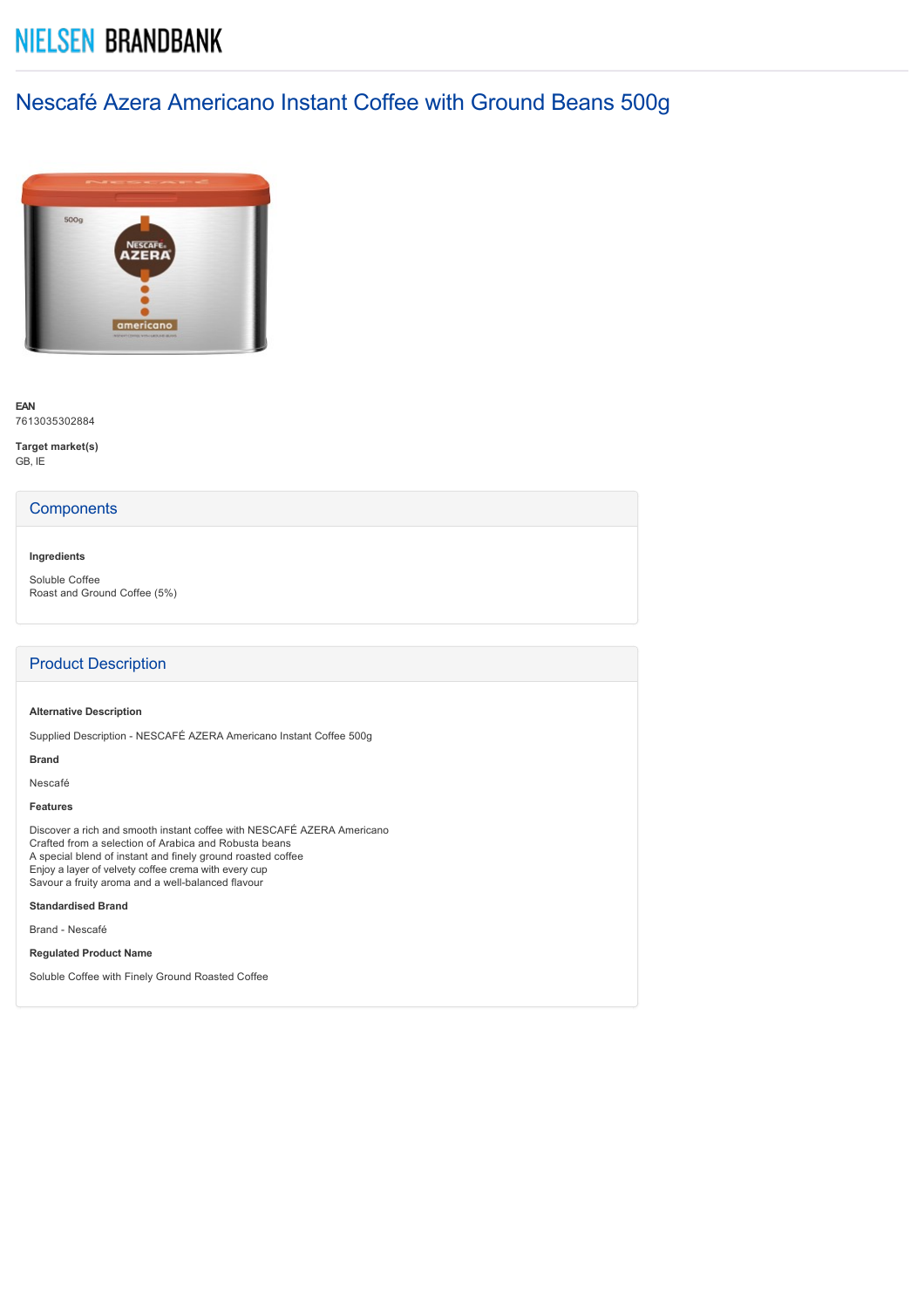### **Marketing**

#### **Company Name**

Nestlé

#### **Company Address**

PO Box 207, York, YO91 1XY, UK.

Nestlé Ireland, 3030 Lake Drive, City West, Dublin 24.

#### **Product Marketing**

Looking to delight your staff or customers with barista-style coffee moments? Introducing NESCAFÉ AZERA Americano, a carefully crafted blend of Arabica and Robusta beans that have been made into a premium instant coffee.

#### **Brand Marketing**

It All Starts With a NESCAFÉ

NESCAFÉ is the world's favourite coffee brand, enjoyed in over 180 countries worldwide. With over 75 years of experience in selecting, roasting and blending the very best coffee, it's no surprise that over 5,500 cups of NESCAFÉ coffee are drunk every second!

#### Option 1:

GROWN RESPECTFULLY

Did you know that all our coffee is grown respectfully? Every year Nescafé trains and assists more than 100'000 coffee farmers around the world. Discover more on www.nescafe.co.uk

Option 2:

GROWN RESPECTFULLY Did you know that we empower more than 100,000 coffee farmers around the world every year? Discover more about how Nescafé trains and assists communities at www.nescafe.co.uk

#### A RANGE OF FORMATS AND FLAVOURS

Ready to explore the rest of our range? Barista style coffee for every occassion with our range of Americano formats, from 2g stick packs to 3 pint catering sachets. Discover a deliciously frothy, rich cappuccino with NESCAFÉ AZERA Cappuccino or a smooth, milky latte with NESCAFÉ AZERA Latte.

#### **Other Information**

Packaged in a protective atmosphere.

#### **Further Description**

Find out more about Nescafe Gold at https://www.nestleprofessional.co.uk Or discover more from Nestle Professional on Facebook https://www.facebook.com/NestleProfessionalUK/ YouTube https://www.youtube.com/c/nestleprofessionaluk Twitter https://twitter.com/nestleprouk Instagram https://www.instagram.com/nestleprouk/

#### **Trademark Information**

®Reg. Trademark of Société des Produits Nestlé S.A.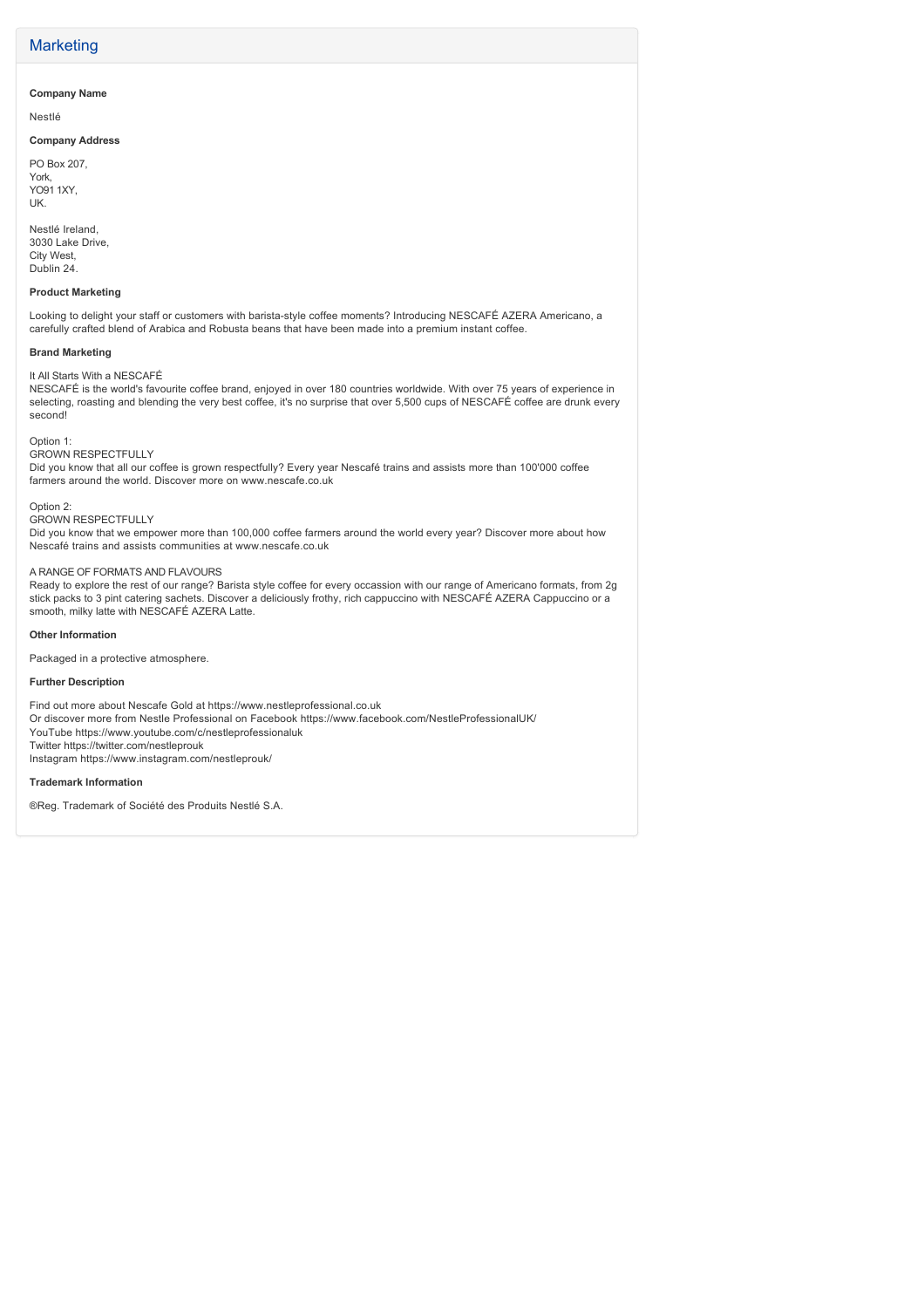#### **Enhanced Features**

#StayCurious #StirThingsUp #NescafeAzera

#### **Enhanced Product Marketing**

NESCAFÉ AZERA Americano Instant Coffee sachets. Ready for a rich and smooth instant coffee?

Introducing NESCAFÉ AZERA Americano, made with a blend of instant and finely roasted coffee beans. Enjoy the flavour and aroma of this classic coffee whenever you want it; just add hot water, stir, and your instant Americano is ready.

NESCAFÉ AZERA Americano has a rich flavour and enticing aroma designed to make all coffee breaks incredible. When you've prepared your coffee a layer of velvety coffee crema tops every cup, adding that special finishing touch to your coffee experience. Enjoy the fruity aroma of this barista-style instant Americano and be inspired by fantastic coffee whenever you want it.

#### **Enhanced Brand Marketing**

Option 1:

Stay curious with the NESCAFÉ AZERA range. Fill your cup with great experiences and discover a flavour that inspires you. Every cup contains a blend of specially selected roasted beans and premium instant coffee.

#### Option 2:

Ready to stir things up? Discover the NESCAFÉ AZERA range. Fill your cup with great experiences and discover a flavour that inspires you. Every cup contains a blend of specially selected roasted beans and premium instant coffee.

#### **Enhanced Other Marketing**

Is this the coffee for you? Breathe in the aroma and savour the irresistible velvety crema of this smooth super premium black coffee.

## Storage & Usage

#### **Storage Type**

**Type**

Ambient

#### **Preparation and Usage**

1 Add 1 heaped 1.8g tsp into your favourite mug 2 Pour in 200ml of hot (but not boiling) water 3 And enjoy your Barista style coffee

#### **Storage**

Store in a cool, dry place. Best Before End: See Base

## Brandbank Captured Pack Data

**Pack Size**

500g ℮

**Numeric Size**

#### Numeric Size - 500

**Pack Type**

Type - Tub

#### **Recycling Other Text**

Care for the Environment Detach lid before recycling Recycle the lid as Plastic - where facilities exist Recycle the main body of this can as Steel Recyclable

#### **Usage Count**

Number of uses - Servings

277

**Usage Other Text**

Makes approx. 277 mugs of coffee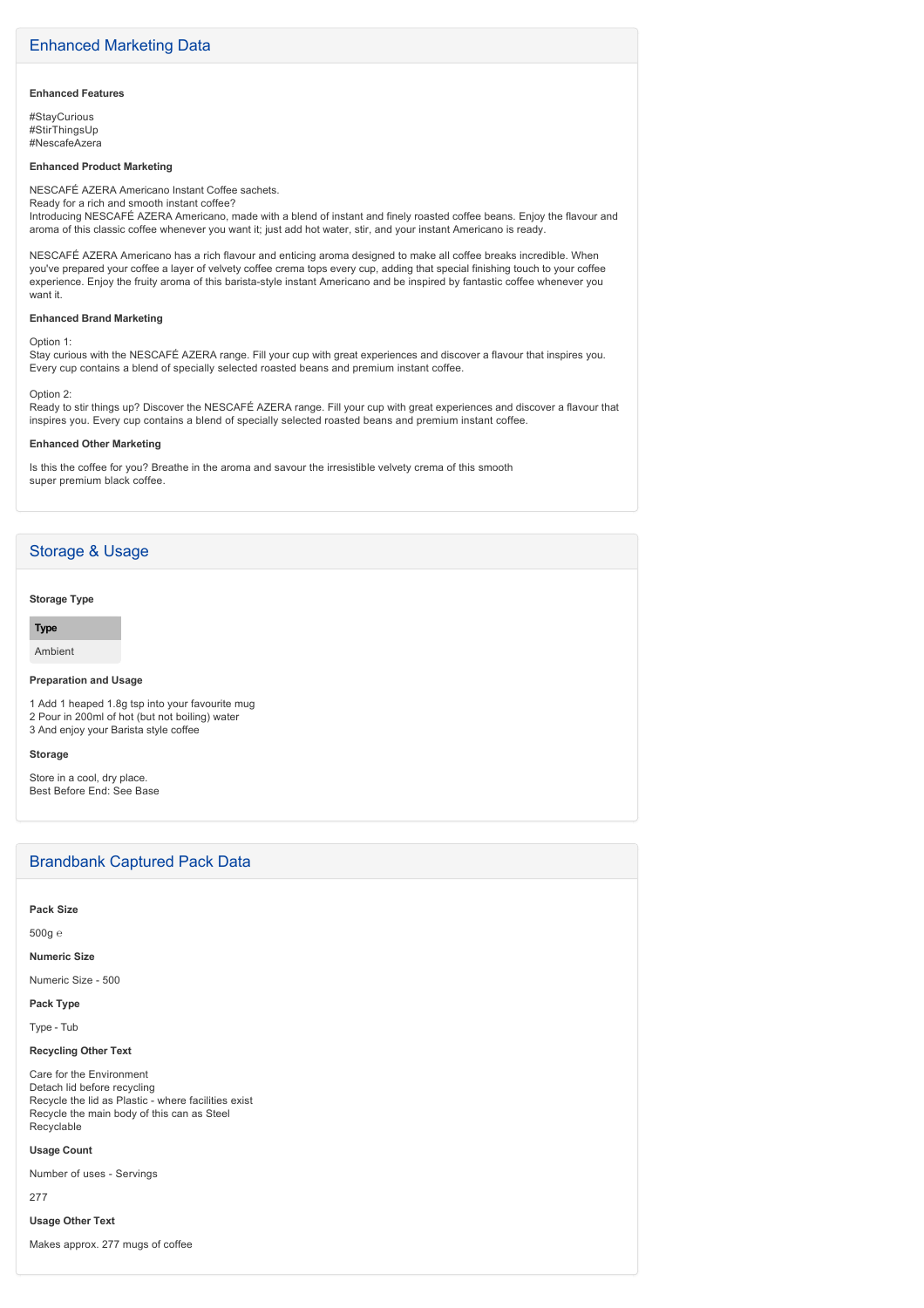## Customer Services

#### **Manufacturers Address**

PO Box 207, York, YO91 1XY, UK.

Nestlé Ireland, 3030 Lake Drive, City West, Dublin 24.

#### **Return To**

Contact our professionals Tel. 0800 745 845 (UK) 00800 6378 5385 (ROI) www.NestleProfessional.co.uk PO Box 207, York, YO91 1XY, UK.

Nestlé Ireland, 3030 Lake Drive, City West, Dublin 24.

#### **Telephone Helpline**

0800 745 845 (UK) 00800 6378 5385 (ROI)

#### **Web Address**

www.NestleProfessional.co.uk

## Extended Data

## **Languages On Pack**

English

#### **Description Breakdown**

Functional Name - Instant Coffee Variant - With Ground Beans